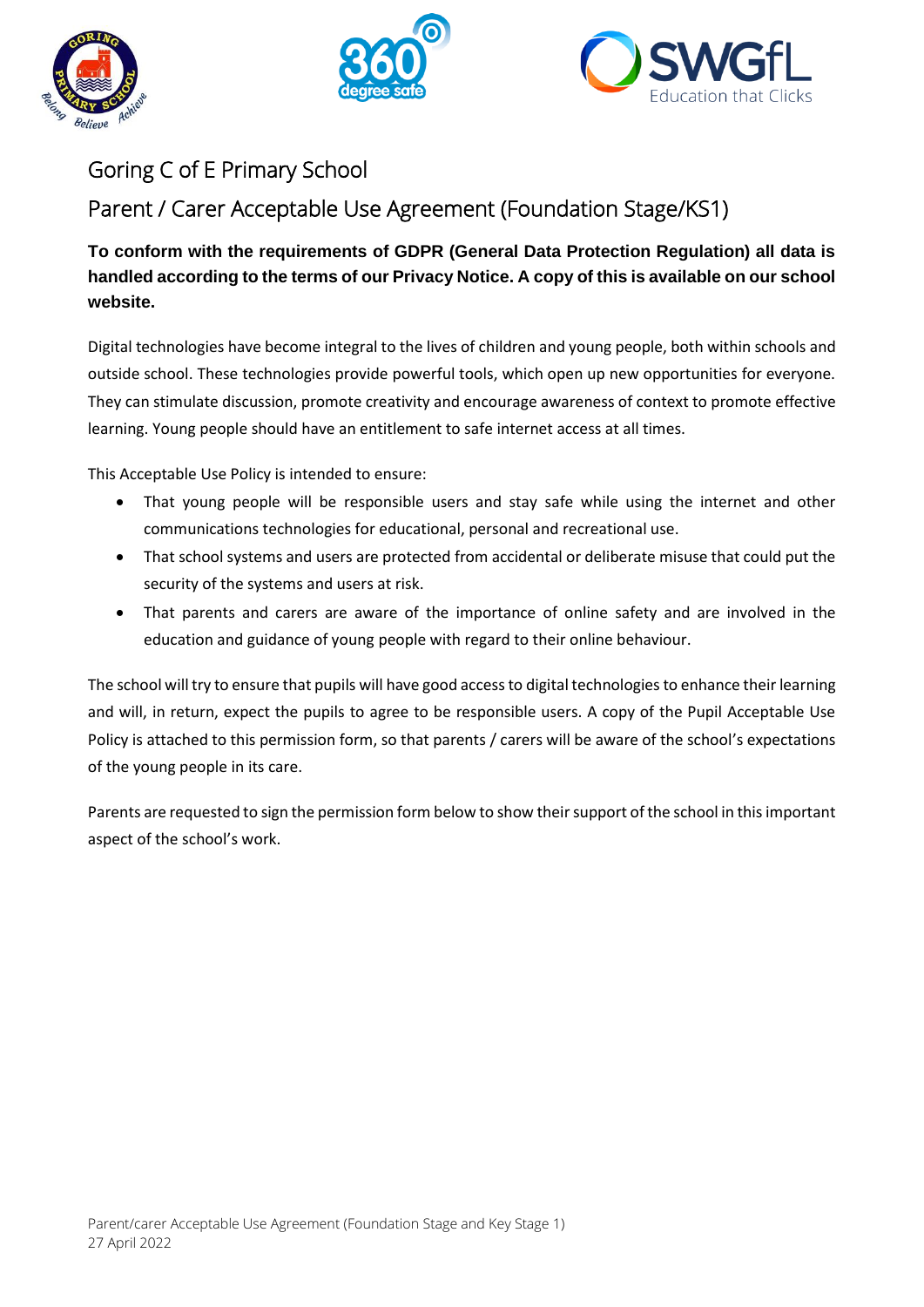





Parent / Carer Permission Form

Parent / Carer Name: 

Pupil Name:

As the parent / carer of the above pupil in Foundation Stage or Key Stage 1*,* I give permission for my son / daughter to have access to the internet and to ICT systems at school.

I understand that the school will discuss the Acceptable Use Agreement with my son / daughter and that they will receive online safety education to help them understand the importance of safe use of technology and the internet – both in and out of school.

I understand that the school will take every reasonable precaution, including monitoring and filtering systems, to ensure that young people will be safe when they use the internet and systems. I also understand that the school cannot ultimately be held responsible for the nature and content of materials accessed on the internet and using mobile technologies.

I understand that my son's / daughter's activity on the systems will be monitored and that the school will contact me if they have concerns about any possible breaches of the Acceptable Use Policy.

I will encourage my child to adopt safe use of the internet and digital technologies at home and will inform the school if I have concerns over my child's online safety.

Signed: 

Date: 

© South West Grid for Learning Trust Ltd 2020